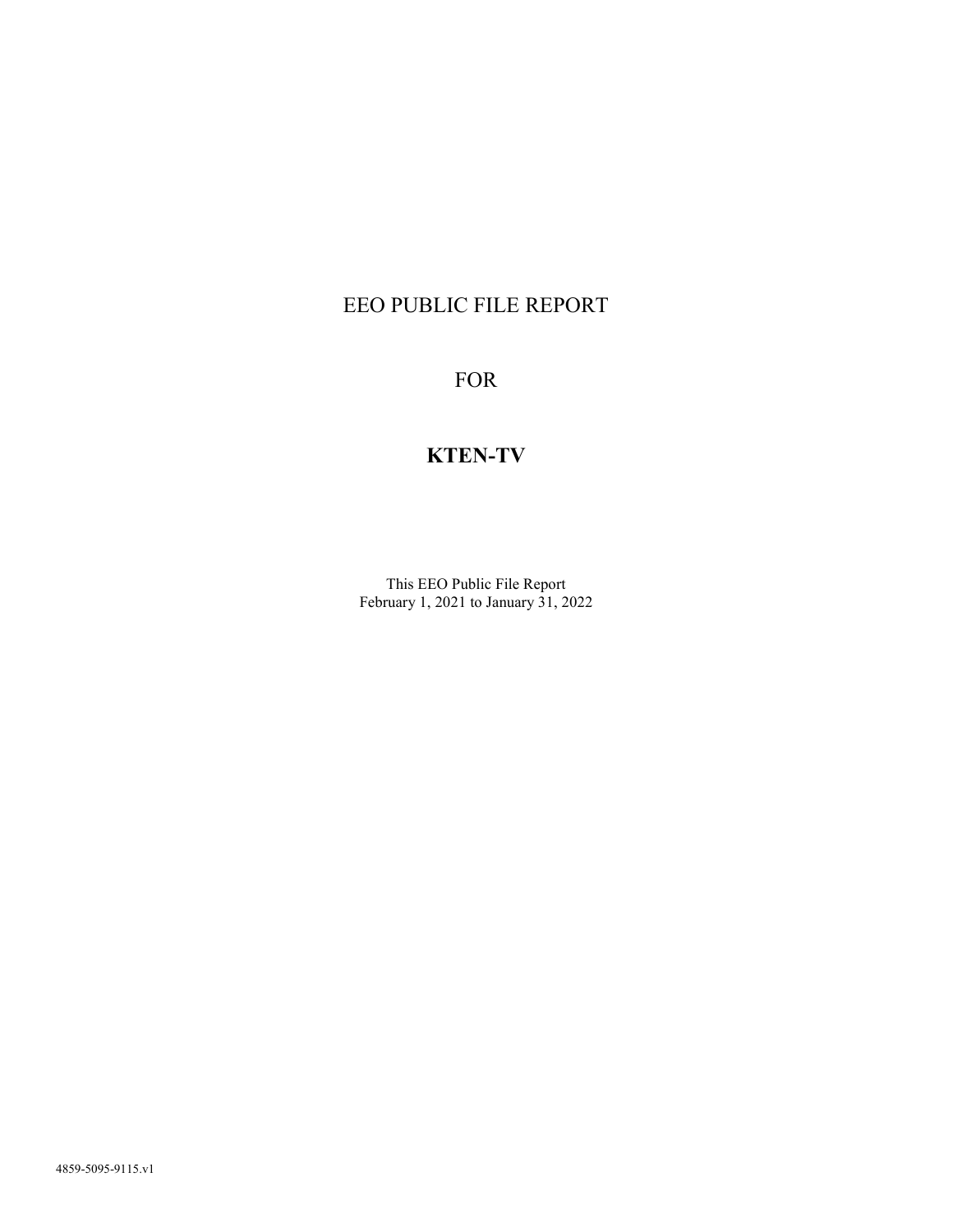### EEO Annual Public File Report

#### KTEN-TV

The purpose of this EEO Public File Report is to comply with Section 73.2080 (c)(6) of the Federal Communications Commission's EEO Rule. This Report has been prepared on behalf of KTEN. This Report will be placed in KTEN's public inspection file and posted on KTEN's website.

The information contained in this Report covers the time period ending January 31, 2022 (the "Reporting Period").

Attachments 1 through 3 are intended to provide the information required by the FCC's EEO Rule. Attachments 1 and 2 contain the following information for each full-time vacancy:

- \* The recruitment source(s) used to fill each vacancy, identified by name, address, contact person and telephone number;
- \* The recruitment source that referred the hiree for each full-time vacancy;
- \* The total number of persons interviewed for each full-time vacancy; and,
- \* The total number of interviewees referred by each recruitment source used in connection with each vacancy.

Attachment 3 contains a list and brief description of outreach initiatives undertaken pursuant to the FCC's EEO Rule during the Reporting Period.

Questions concerning this Report should be directed to Tiffany Humphrey at (804) 672-6565 or business@lockwoodbroadcast.com.

\* \* \* \* \* \*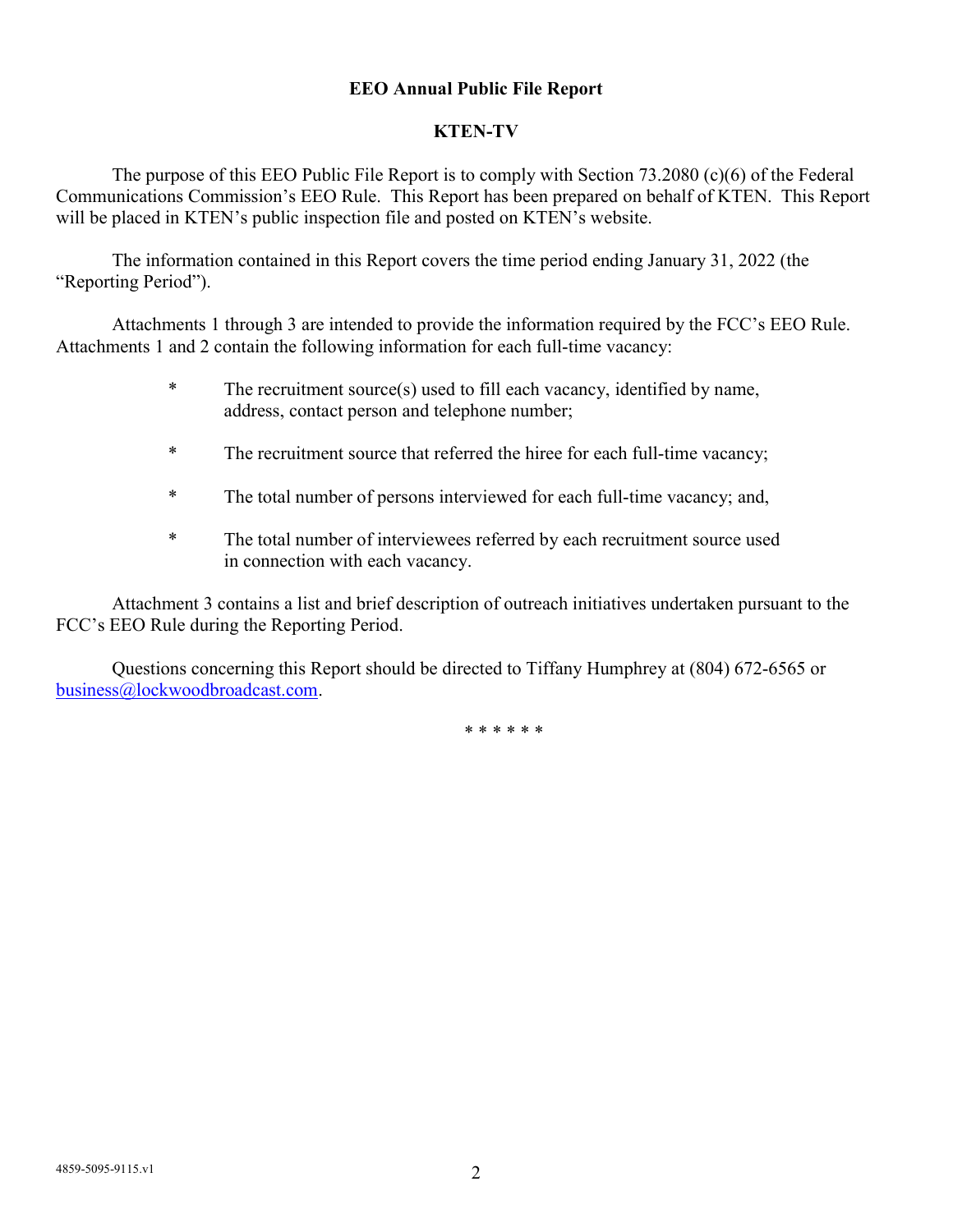## ATTACHMENT 1

## FULL-TIME VACANCY INFORMATION

| <b>Position Title</b>                | <b>Total No.</b><br><b>Interviewees for</b><br>the Vacancy | <b>Recruitment Source</b><br>of Hiree | <b>Recruitment Sources</b><br><b>Utilized</b> (see attached<br>list of sources) |
|--------------------------------------|------------------------------------------------------------|---------------------------------------|---------------------------------------------------------------------------------|
| News Director*                       | $\overline{4}$                                             | 22                                    | 17, 19-20, 22                                                                   |
| <b>Sports Anchor</b>                 | 1                                                          | 10                                    | $ 1-17, 19-21$                                                                  |
| Director of Sports                   | $\overline{3}$                                             | 22                                    | $1 - 22$                                                                        |
| Reporter/Producer                    | 6                                                          | 24                                    | $1-18, 24$                                                                      |
| Reporter/Producer                    | 6                                                          | 23                                    | $1-18, 23$                                                                      |
| Anchor/Reporter                      | 5                                                          | 24                                    | $1-16, 23-24$                                                                   |
| Reporter/Producer**                  | $\overline{7}$                                             | 24                                    | $1-16, 18, 24$                                                                  |
| Reporter/Producer**                  | $\tau$                                                     | 24                                    | $1-21, 24-25$                                                                   |
| <b>Master Control</b><br>Operator*** | $\overline{3}$                                             | 19                                    | 1-8, 10-17, 19-21, 25-<br>26, 28                                                |
| <b>Account Executive</b>             | $\overline{4}$                                             | 27                                    | $1-17, 19-21, 25, 27$                                                           |
| Production Assistant**               | 3                                                          | 28                                    | 1-8, 10-17, 19-22, 25,<br>28                                                    |
| <b>Account Executive</b>             | 6                                                          | 22                                    | 1-17, 19-22, 25, 27                                                             |
| Production Assistant**               | $\overline{4}$                                             | 28                                    | 1-5, 7-8, 10-17, 19-22,<br>25, 28                                               |
| Master Control<br>Operator***        | $\overline{3}$                                             | 19                                    | 1-8, 10-17, 19-21, 25-<br>26, 28                                                |
| <b>Station Manager</b>               | 5                                                          | 17                                    | $\left[1-5, 7-8, 10-17, 19-21, \right]$<br>23, 25                               |
| Reporter/Producer                    | $\overline{4}$                                             | 28                                    | $\left 1-5, 7-8, 10-17, 19-22, \right\rangle$<br>25, 28                         |
| Production Assistant*                | $\overline{4}$                                             | 22                                    | $1-5, 7-8, 10-17, 19-22,$<br>25, 29                                             |
| Producer                             | 3                                                          | 17                                    | $\left 1-5, 7-8, 10-17, 19-21, \right.$<br>25, 29                               |
| Reporter/Producer                    | $\overline{4}$                                             | 28                                    | 1-5, 7-8, 10-17, 19-21,<br>25, 28, 29                                           |
| Director of Sports                   | $\overline{4}$                                             | 24                                    | 1-5, 7-8, 10-17, 19-21,<br>$24 - 25$                                            |

Total number of persons interviewed during the Reporting Period: 86

## \*Denotes internal promotion.

\*\*Some of the interview pool was the same between positions of same position title, which may have resulted in a larger number of interviewee's counted than actual individuals who were interviewed. \*\*\*Interview pool was the same for both vacancies. The interviewees were counted separately for each position, though they represent the same individuals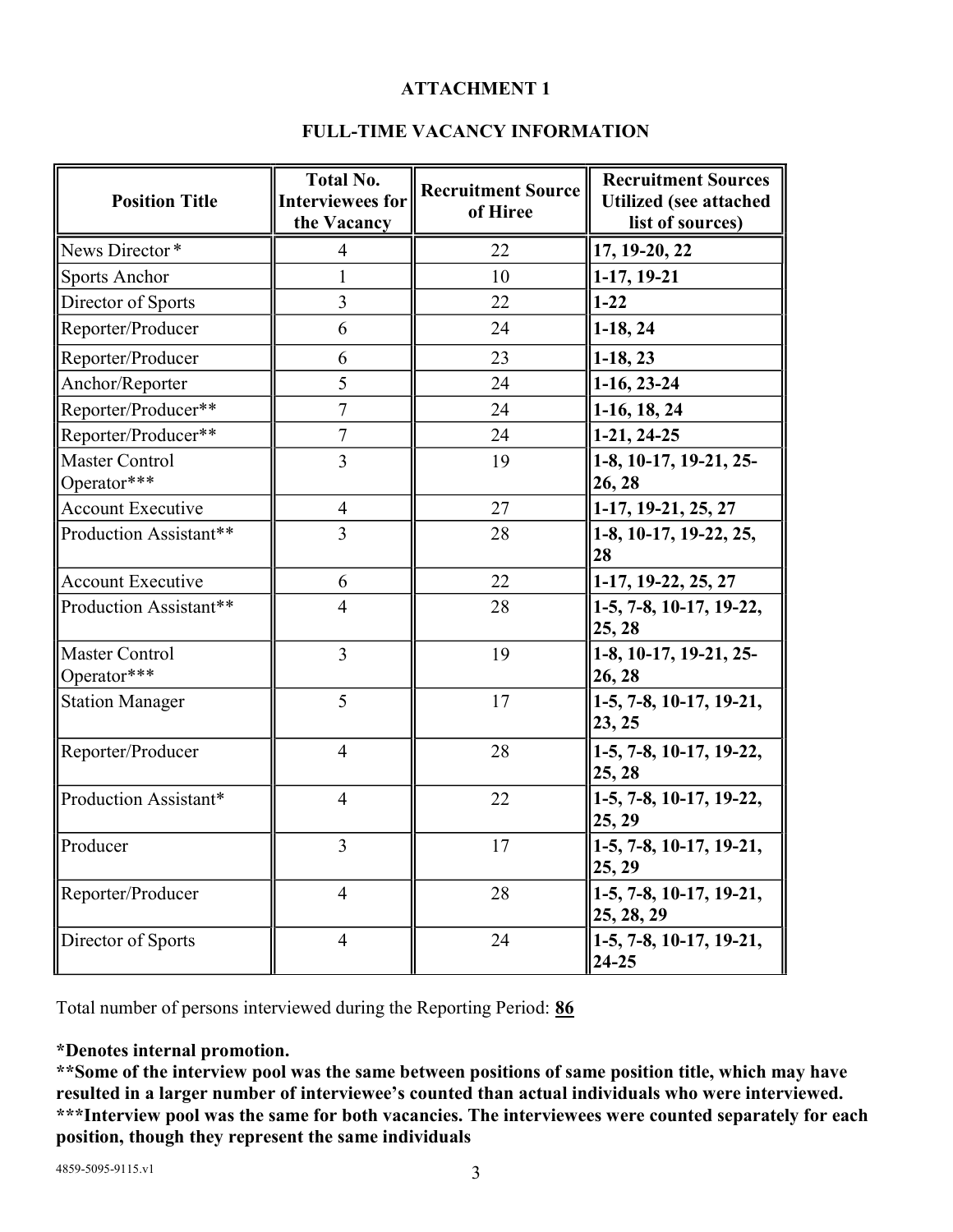### ATTACHMENT 2

| <b>Recruitment Source</b><br>(see attached list) | <b>Total Number of</b><br><b>Interviewees from</b> | <b>Did Source Request</b><br><b>Notice of Job</b> |
|--------------------------------------------------|----------------------------------------------------|---------------------------------------------------|
| 1                                                | Source*<br>$\bf{0}$                                | <b>Openings?</b>                                  |
| $\overline{2}$                                   | $\bf{0}$                                           | N <sub>0</sub><br>N <sub>0</sub>                  |
| $\overline{\mathbf{3}}$                          | $\mathbf{1}$                                       | N <sub>0</sub>                                    |
| $\overline{\mathbf{4}}$                          | $\bf{0}$                                           |                                                   |
| 5                                                | $\boldsymbol{0}$                                   | N <sub>0</sub><br>N <sub>0</sub>                  |
| 6                                                |                                                    |                                                   |
| $\overline{7}$                                   | $\boldsymbol{0}$<br>$\bf{0}$                       | N <sub>0</sub>                                    |
|                                                  |                                                    | N <sub>0</sub>                                    |
| 8                                                | $\boldsymbol{0}$                                   | N <sub>0</sub>                                    |
| 9                                                | $\boldsymbol{0}$                                   | N <sub>0</sub>                                    |
| 10                                               | $\mathbf{1}$                                       | N <sub>0</sub>                                    |
| 11                                               | $\boldsymbol{0}$                                   | N <sub>0</sub>                                    |
| 12                                               | $\bf{0}$                                           | N <sub>0</sub>                                    |
| 13                                               | $\bf{0}$                                           | N <sub>0</sub>                                    |
| 14                                               | $\boldsymbol{0}$                                   | N <sub>0</sub>                                    |
| 15                                               | $\bf{0}$                                           | N <sub>0</sub>                                    |
| 16                                               | $\bf{0}$                                           | N <sub>0</sub>                                    |
| 17                                               | 21                                                 | N <sub>0</sub>                                    |
| 18                                               | $\bf{0}$                                           | N <sub>0</sub>                                    |
| 19                                               | 5                                                  | N <sub>0</sub>                                    |
| 20                                               | $\bf{0}$                                           | N <sub>0</sub>                                    |
| 21                                               | $\mathbf{1}$                                       | N <sub>0</sub>                                    |
| 22                                               | 8                                                  | N <sub>0</sub>                                    |
| 23                                               | 11                                                 | N <sub>0</sub>                                    |
| 24                                               | 22                                                 | N <sub>0</sub>                                    |
| 25                                               | $\bf{0}$                                           | N <sub>0</sub>                                    |
| 26                                               | $\bf{0}$                                           | N <sub>0</sub>                                    |
| 27                                               | $\overline{7}$                                     | N <sub>0</sub>                                    |
| 28                                               | 9                                                  | N <sub>0</sub>                                    |
| 29                                               | $\bf{0}$                                           | N <sub>0</sub>                                    |

## RECRUITMENT SOURCE INFORMATION

\* Note: The above table reflects information for the 86 interviewees who provided referral source information.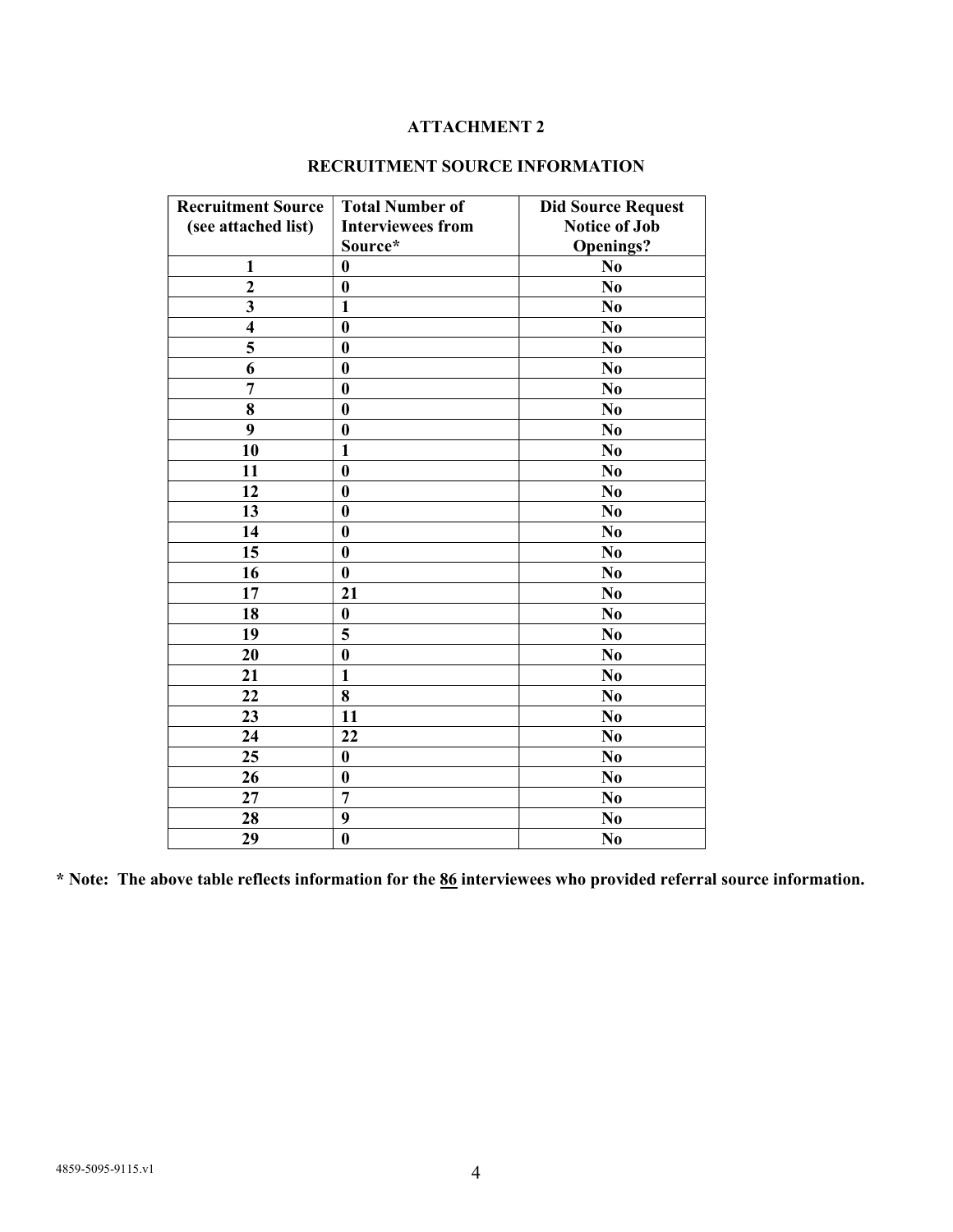#### RECRUITMENT SOURCES

#### Source

- 1. Art Institute of Dallas, 8080 Park Ln #100, Dallas, TX 75231 David B Elias 214-812-1234
- 2. Austin College, 900 N. Grand Ave., Sherman, TX 75090-4400 Margie Norman 903-813-2247
- 3. Cameron University, 2800 West Core, Lawton, OK 73505 Steve Adams 580-581-2211
- 4. Chickasaw Nation Administration, PO Box 1548, Ada, OK 74821 Haley Ralls 580-436-2603
- 5. East Central University, 1100 E 14th St., Ada, OK 74820 Dr. Donna Gough 580-332-3388
- 6. Hispanic Organization, 1167 Scott Hill Road, Pottsboro, TX 75076 Laura Macia 956-968-3600
- 7. Northeastern OK A& M, 200 I Street NE, Miami, OK 74354 Jordan Adams 918-560-6994
- 8. NWOSU, 709 Oklahoma 14, Alva, OK 73717 Jesse Shroeder 580-327-8599
- 9. Oklahoma City Community College, 7777 May Avenue, Oklahoma City, OK 73159 Gwin Faulconer-Lippert – 405-682-1611
- 10. Oklahoma State University, School of Journalism Broadcasting, 206 Paul Miller, Stillwater, OK 74078 Jack Hodgson – 405-744-5000
- 11. Rogers University, 1701 W Will Rodgers Blvd, Claremore, OK 74017 Cathie Coomer 918-343-7777
- 12. Sherman Business & Professional Women, PO Box 1124, Sherman, TX 75091 Jackie Tomlinson
- 13. University of North Texas, PO Box 310589, Denton, TX 76203 Christine Paswan 940-565-2000
- 14. University of Oklahoma, 900 Asp Ave #323, Norman, OK 73019 Heather Spencer 405-325-0311
- 15. University of Central Oklahoma, 100 N. University Drive Box 196, Edmond, OK 73034 Jeff Hagy – 405-974-2000
- 16. Workforce Texoma, 2415 S Austin Street Ste 105, Denison, TX 75020 Jeremy Burke 903-463-9997
- 17. KTEN-TV website, http://www.kten.com/
- 18. Lockwood Broadcast Group Website www.lockwoodbroadcast.com
- 19. Texas Association of Broadcasters, http://www.TAB.org
- 20. Oklahoma Association of Broadcasters http://www.OABOK.org
- 21. TV Jobs www.tvjobs.com
- 22. Self-Referral
- 23. Employee Referral
- 24. YouTube http://www.youtube.com: Station's active search and review of candidate content voluntarily uploaded by candidates to YouTube and/or other platforms.
- 25. Handshake.com https://www.joinhandshake.com/ 225 Bush St. 12 Floor San Francisco, CA 94104 415- 944-9960
- 26. LinkedIn www.linkedin.com
- 27. TV Commercial for Vacancies
- 28. Internal Referral
- 29. Medialine.com https://medialinetalent.com/post-a-job/ 2515 Sparrow Crest Dr. Katy, TX 77494 913-217-0685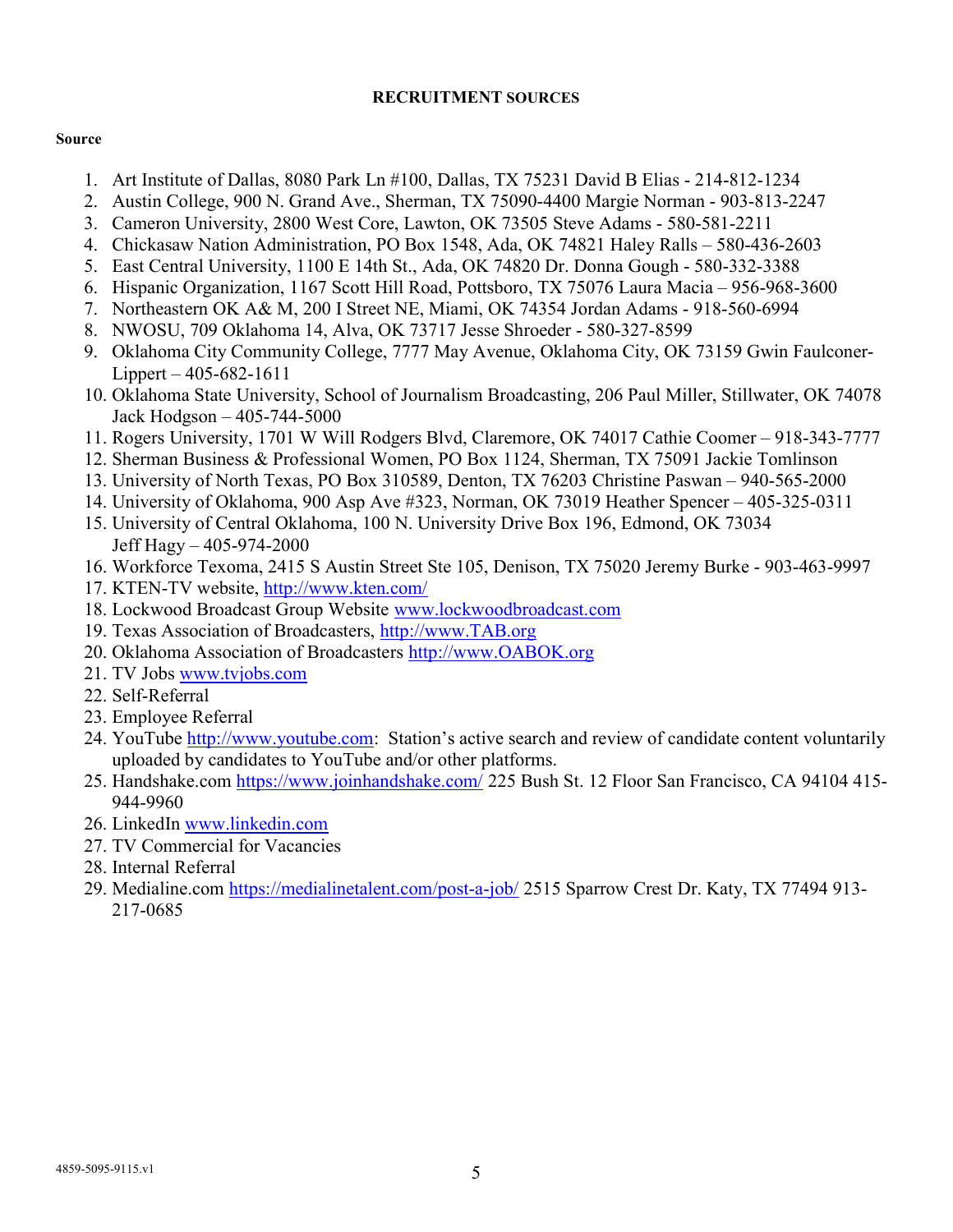## ATTACHMENT 3

# MENU OPTION ACTIVITIES

KTEN-TV has engaged in the following outreach activities during the period covered by this Report:

| <b>Activity</b><br>Classification* | <b>Type of Activity</b>                                                                                                                                                                                                              | <b>Brief Description</b>                                                                                                                                                                                                                                                                                                                                                                                                                                                                                                                                                                                                                                                                                                                                                                                                                                                                                                                                                                                                                                                                                                                                                                                                                                                                                                                                                                                                                                                          |
|------------------------------------|--------------------------------------------------------------------------------------------------------------------------------------------------------------------------------------------------------------------------------------|-----------------------------------------------------------------------------------------------------------------------------------------------------------------------------------------------------------------------------------------------------------------------------------------------------------------------------------------------------------------------------------------------------------------------------------------------------------------------------------------------------------------------------------------------------------------------------------------------------------------------------------------------------------------------------------------------------------------------------------------------------------------------------------------------------------------------------------------------------------------------------------------------------------------------------------------------------------------------------------------------------------------------------------------------------------------------------------------------------------------------------------------------------------------------------------------------------------------------------------------------------------------------------------------------------------------------------------------------------------------------------------------------------------------------------------------------------------------------------------|
| 1                                  | Participation in at least<br>four job fairs by station<br>personnel who have<br>substantial responsibility<br>in making hiring<br>decisions                                                                                          | The News Director participated in a virtual career fair with the<br>University of Oklahoma College of Atmospheric and Geographic<br>Sciences on March 10, 2021.                                                                                                                                                                                                                                                                                                                                                                                                                                                                                                                                                                                                                                                                                                                                                                                                                                                                                                                                                                                                                                                                                                                                                                                                                                                                                                                   |
| 5                                  | Establishment of an<br>internship program<br>designed to assist<br>members of the<br>community to acquire<br>skills needed for<br>broadcast employment                                                                               | The station had an intern through Oklahoma University. The<br>intern shadowed a KTEN reporter in the Ardmore, OK office and<br>learned all aspects of TV news reporting. The internship started on<br>February 21, 2021 and ended on May 10, 2021.                                                                                                                                                                                                                                                                                                                                                                                                                                                                                                                                                                                                                                                                                                                                                                                                                                                                                                                                                                                                                                                                                                                                                                                                                                |
| 6                                  | Participation in job<br>banks, Internet programs,<br>and other programs<br>designed to promote<br>outreach generally (i.e.,<br>outreach that is not<br>primarily directed to<br>providing notification of<br>specific job vacancies) | KTEN created and aired announcements that encouraged<br>viewers interested in pursuing a radio and/or a television career to<br>utilize the websites of the Texas Association of Broadcasters and<br>Oklahoma Association of Broadcasters to learn of employment<br>opportunities at member stations. These announcements ran<br>throughout the year on KTEN.<br>KTEN also provided a link from our website (Job Opportunities<br>page) to the Oklahoma and Texas Association's website/job banks.<br>Job Opportunities at the stations are also posted on the<br>Oklahoma and Texas Association job banks.                                                                                                                                                                                                                                                                                                                                                                                                                                                                                                                                                                                                                                                                                                                                                                                                                                                                       |
| $\,8\,$                            | Establishment of training<br>programs designed to<br>enable station personnel<br>to acquire skills that<br>could qualify them for<br>higher level positions;                                                                         | Station employees participated in training that provide them with<br>additional skills.<br>• All meteorology employees did training with the National<br>Weather Service on March 3, April 14, and May 4, 2021.<br>• Two sales employees and the Local Sales Manager took part in<br>sales training on July 23, 2021.<br>• Station Engineers took part in engineering training through the<br>Texas Association of Broadcasters on March 16, 2021 and<br>March 18, 2021. The training went over proper broadcast<br>production techniques for engineers and production.<br>• Station engineer took a course through Coursera that he<br>completed on August 3, 2021. The course was taught by a<br>Google IT Support Professional.<br>• The sales staff and management took part in training for digital<br>sales with Richard Harris of Orbit Interactive on August 18,<br>2021.<br>• The General Manager, Station Manager, and Director of Sales<br>attended a webinar through Local Broadcast Sales that<br>addressed on-going automobile advertising issues. The date of<br>the training was October 12, 2021.<br>• Creative Services Director attended a seminar where he learned<br>how to use the Ross Xpression equipment which helps to<br>increase creativity and efficiency on November 18, 2021.<br>• On January 12, 2022, the General Manager, Station Manager,<br>and sales managers attended a webinar through the TAB<br>regarding FCC political broadcast rules. |